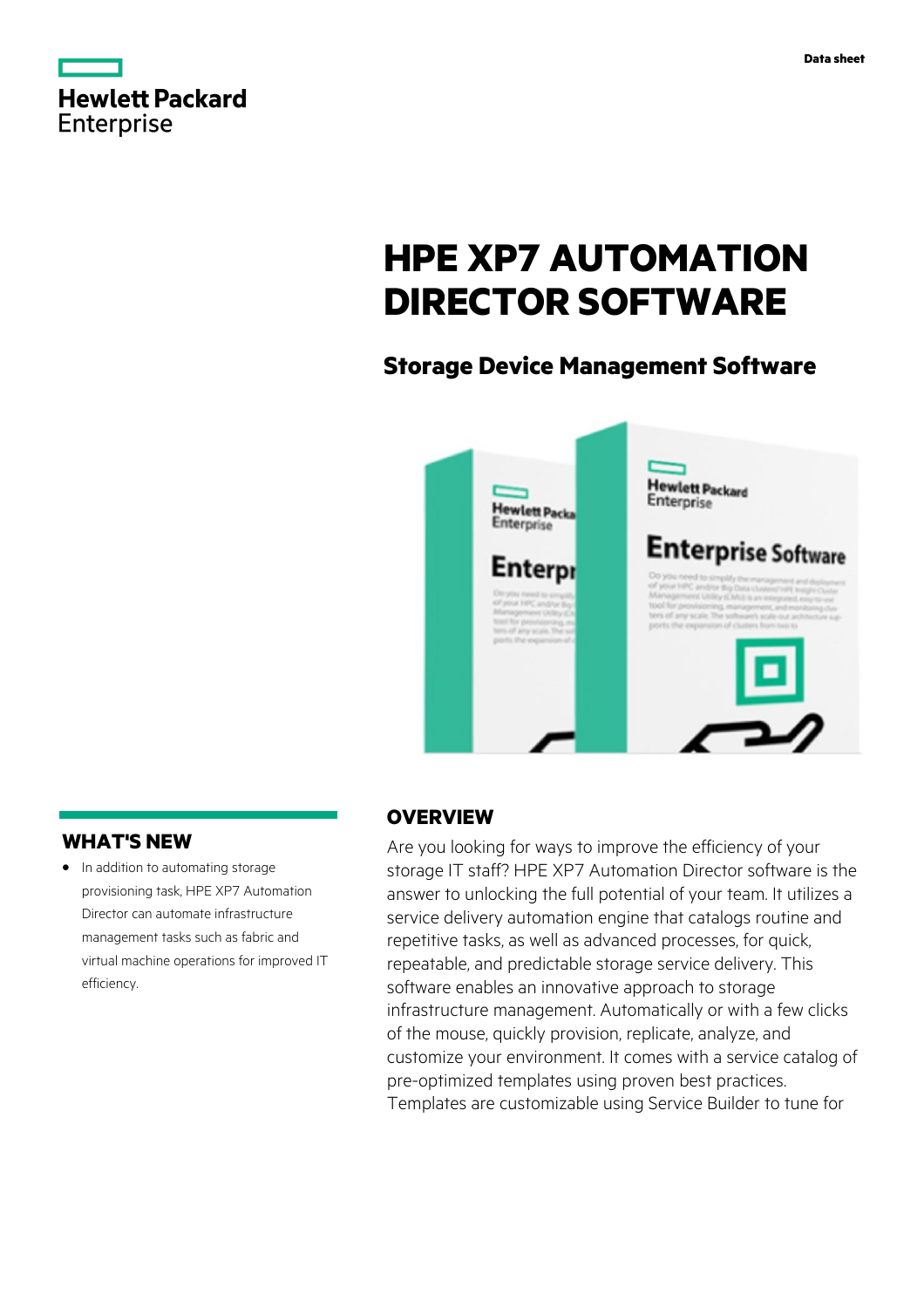your workloads, such as SAP®, Microsoft®, Oracle®, OpenStack®, and VMware®. Intelligent automation with HPE XP7 Automation Director software simplifies storage infrastructure management, improves productivity, reduces cost, and frees up resources for strategic innovation.

### **FEATURES**

#### **Automated Storage Provisioning**

HPE XP7 Automation Director software replaces repetitive time-consuming tasks and complex workflows with easy-to-use templates. Provisioning becomes completely automated or as simple as a few mouse clicks.

Human error is often a leading contributor to downtime. HPE XP7 Automation Director software reduces human error by replacing mundane repetitive tasks with a service template for repeatable, reliable, and predictable outcomes. Provision automatically, and with confidence.

In addition to automating storage provisioning, further improves IT efficiency by using HPE XP7 Automation Director node license to unlock automation of associated fabric and virtual machine operations.

#### **Provision Quickly Utilizing Service Catalog**

HPE XP7 Automation Director software reduces complexity and accelerates provisioning by providing a pre-populated catalog of templates that were created using known best practices across a variety of common workloads.

Responds rapidly to additional requests for storage, even if it's for an application new to the environment. For example, if the request is for a virtualized environment, select and deploy a template from the HPE XP7 Automation Director software Service Catalog with best practices based on VMware.

#### **Customize Templates From Scratch Utilizing Service Builder**

HPE XP7 Automation Director software comes with a robust catalog of predefined templates, but sometimes a new application needs a slightly different workflow. Service Builder, included with the software, contains tools needed to modify an existing template and then create a new catalog entry.

The Service Builder tool, included with the software, contains everything needed to create workflow templates from scratch. Use Service Builder to create a totally custom workflow template connecting resources in your environment for a simple, repeatable, high-quality provisioning experience.